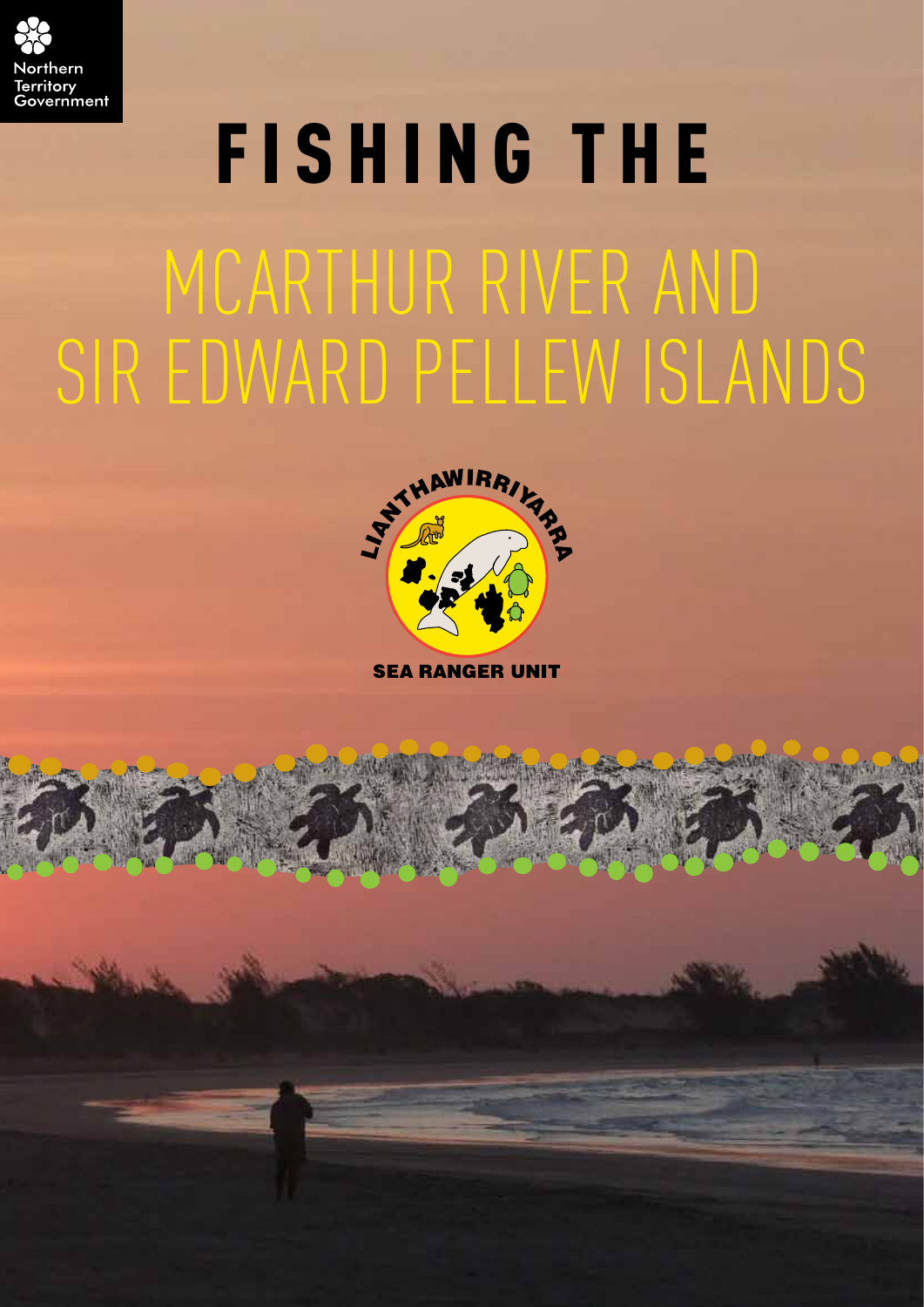

# WELCOME TO COUNTRY

#### **The Yanyuwa Traditional Owners of this area welcome you to our country. We ask that you respect and recognise the cultural importance of our land and waters when you are here.**

Many of our stories are told and our knowledge is held in the form of Kujika or song lines, and these narratives travel across both land and sea. They identify places and events of particular cultural and environmental significance as well as defining how people should relate to kin and country.

There are also many cultural heritage sites – mostly of Macassan origin – on the islands and mainland as well as a number of Yanyuwa families who still live and work on land and over sea.

We request that all visitors work with us to help preserve these important historical places and to ensure that our rights of occupation and to privacy, are respected and adhered to. Our senior people are also concerned for your safety and wellbeing, so if you are uncertain of where you can go and what you can do, please contact our Ranger Unit for advice Ph 08 8975 8777.

# CODE OF CONDUCT

### Respect the rights of Traditional Owners and Aboriginal communities.

#### **Recognise the cultural and spiritual attachment Aboriginal people have to their land and water.**

- Respect Aboriginal cultural ceremonies. This may mean that a particular area is temporarily closed to access.
- Be courteous to other water users and those who belong to the local Aboriginal community.
- Do not land ashore without first obtaining a separate Aboriginal land permit, from the Northern Land Council.

#### **Respect Sacred Sites**

- Do not enter any part of the waters containing identified sacred sites unless specifically permitted to do so by the Northern Land Council.
- Take care when boating to avoid damaging sensitive areas.

#### **Take no more than our immediate needs**

• Carefully return excess or unwanted fish into the water using best practice catch and release methods.

#### **Understand and observe all fishing regulations and report illegal fishing activities**

• Keep up-to-date with regulations and observe them. They are based on the best available scientific evidence.

#### **Prevent pollution and protect wildlife by removing rubbish**

• Rubbish must be disposed of correctly to avoid potentially entrapping birds and other aquatic creatures.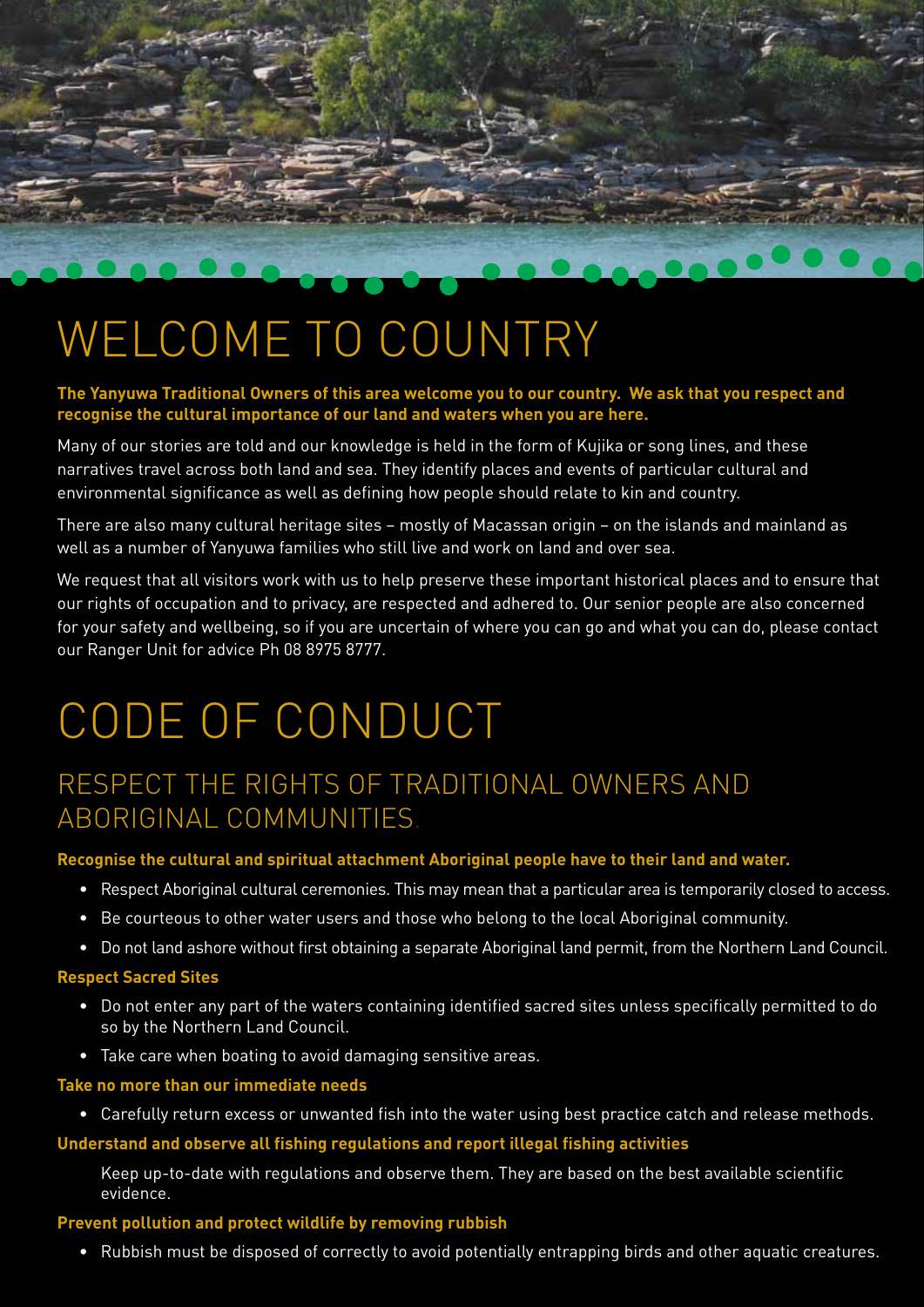# Stay safe on the water, and slow down.

#### **Poor visibility, speeding boats and hazards under the water can cause accidents.**

For your safety, and the safety of all water users, please follow these rules:

- Slow down if you can't see well. It's dangerous to travel at speed in the rain, fog, mist, smoke and glare.
- Slow down at night, and take special precautions. Potential hazards may not be lit or easily seen.
- Slow down on busy waterways, when you are near moored or anchored vessels, and around working vessels or larger vessels which may have difficulties turning.
- Slow down in shallow areas and if you aren't familiar with the waterway. Not all hazards will be marked or lit, and water depth can change quickly.
- Slow down in bad weather. Wind, waves and currents can affect the ability of boats to manoeuvre safely.

### Dugongs and turtles nest and feed in these waters.

Habitat is under threat from boats travelling at high speeds and anchoring in their nesting and feeding areas.

#### **Help preserve their habitat and save our wildlife:**

- Don't speed through the nesting and feeding grounds.
- Don't anchor in narrow channels.



### **CROCODILES**

Saltwater crocodiles inhabit the area and are potentially dangerous to humans, so for your own safety do not swim in the waters or approach the edge of waterways. Clean fish away from the water's edge.

Please be aware that this map is only a guide and does not depict all rock bars, sand bars and logs and should not be used for navigation.

**Public Boat Ramp**

*M<sup>c</sup>arthu<sup>r</sup> <sup>R</sup>ive<sup>r</sup>*

Batten Point Road

*Mule*

*Creek*

**Rocks**

Robinson

Road<br>Road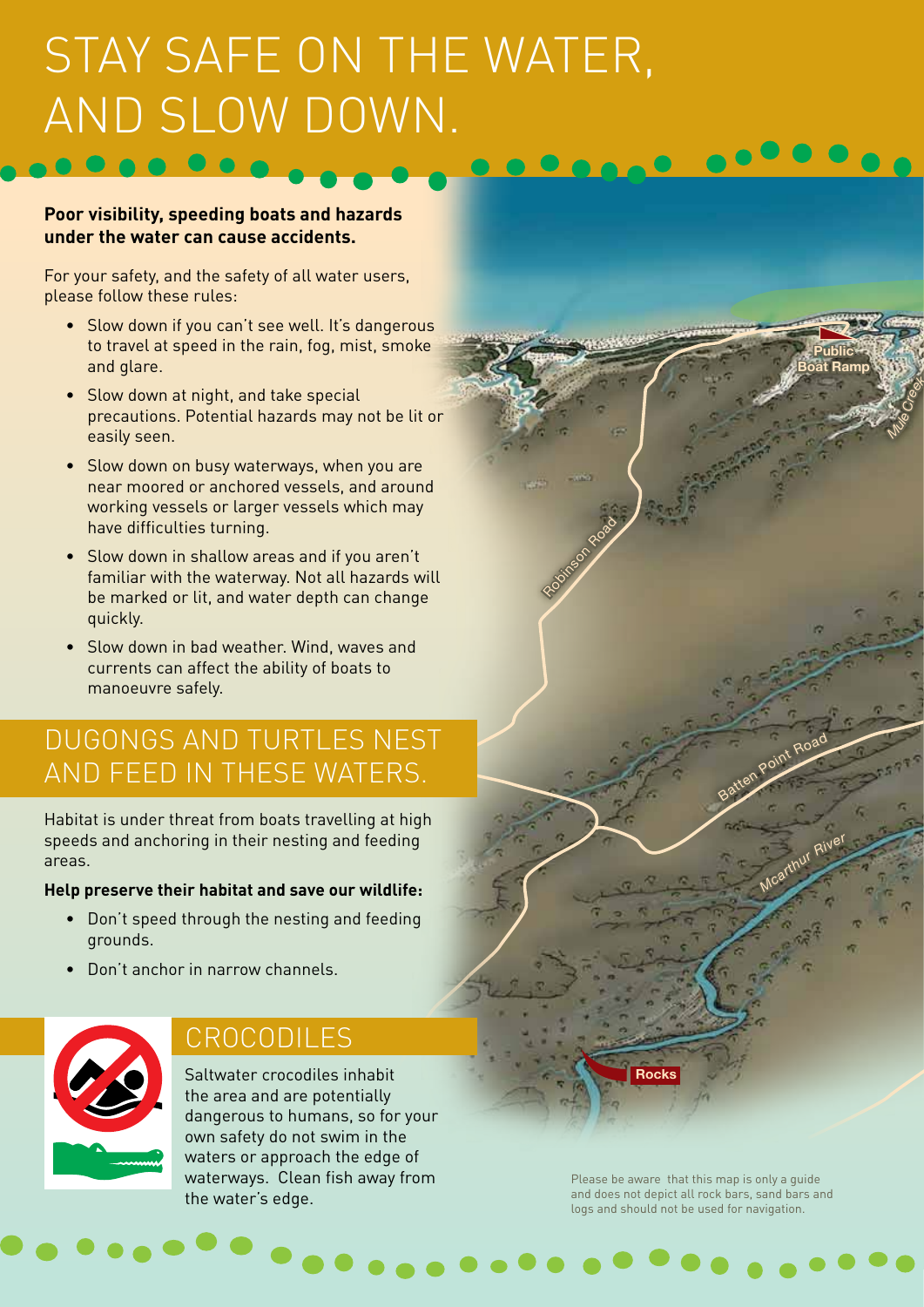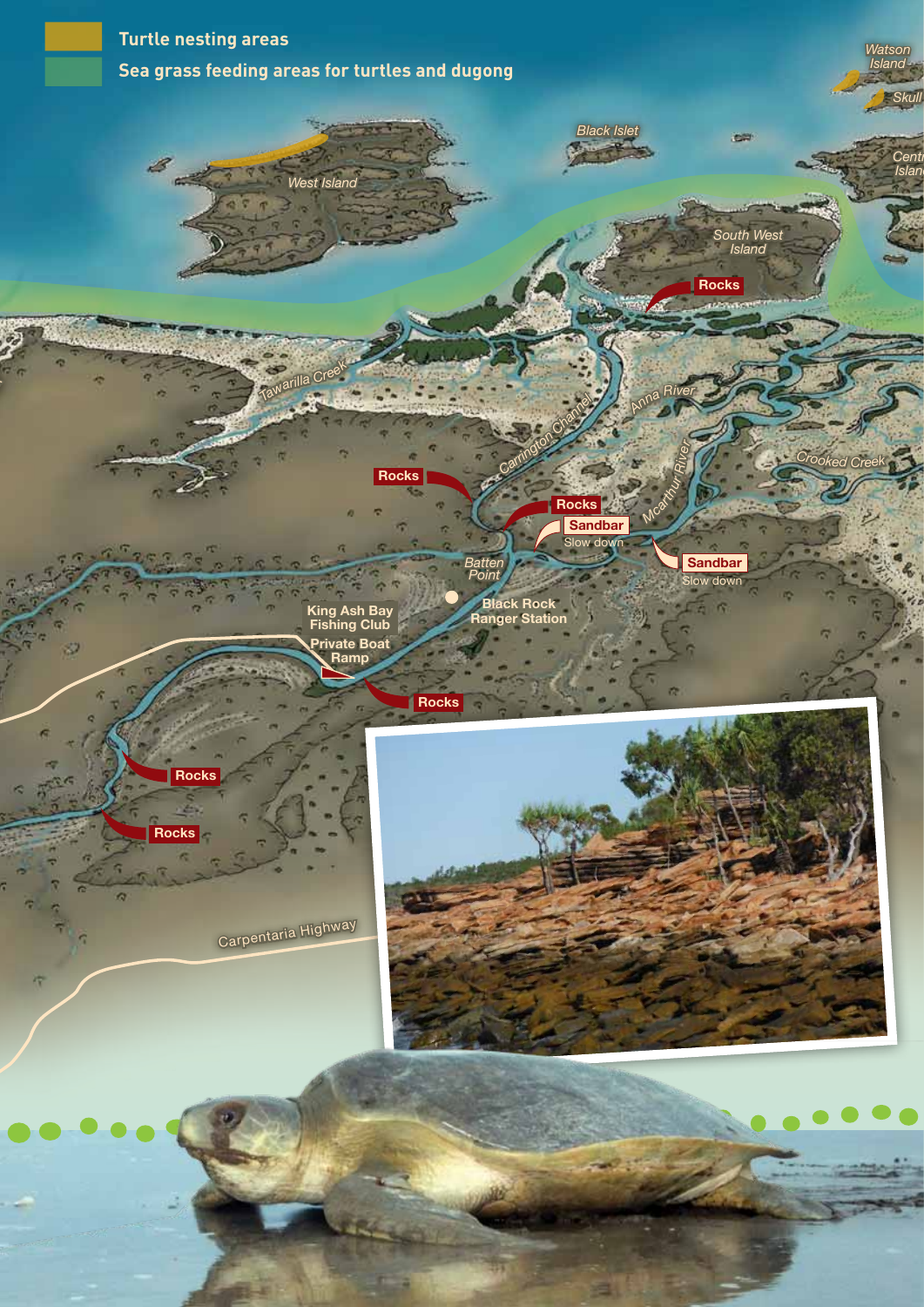

# Aboriginal Land

Aboriginal land is privately owned. It is not Crown land, nor public land. You must obtain permission before going ashore onto aboriginal land. The Sir Edward Pellew group of islands and some of the surrounding coastline is Aboriginal land owned and managed by the Yanyuwa people.

To apply for a land permit and for more information please contact the Northern Land Council (NLC) office in Borroloola (08)89 757 500.

Please be advised that Permits take some time to process, so it is wise to apply well ahead of your intended visit.

### Barranyi National Park (North Island)

The Park is Aboriginal land and has been leased to the Northern Territory Government for management as a National Park. Parks and Wildlife NT manage the park in cooperation with Yanyuwa Traditional Owners. Permit free camping - is available at Paradise Bay and Mud Bay. Visit the Parks and Wildlife website for more information www.parksandwildlife.nt.gov.au

### FISHING RESPONSIBLY

Possession limits are the maximum number of fish you may have in your possession, however you should only take enough for your immediate needs.

The McArthur river delta is an important nursery habitat for many popular fish species. Much of the water is shallow in depth (<10m) and as a result barotrauma is less of an issue when releasing fish. To help maintain the quality of fishing and ensure the future sustainability of fish stocks, wherever possible anglers fishing in shallow water should endeavour to release small fish and mature breeding fish unharmed.

For more information on recreational fishing and the rules visit the Fisheries website www.fisheries.nt.gov.au

. . . . . . . . . . . . . .